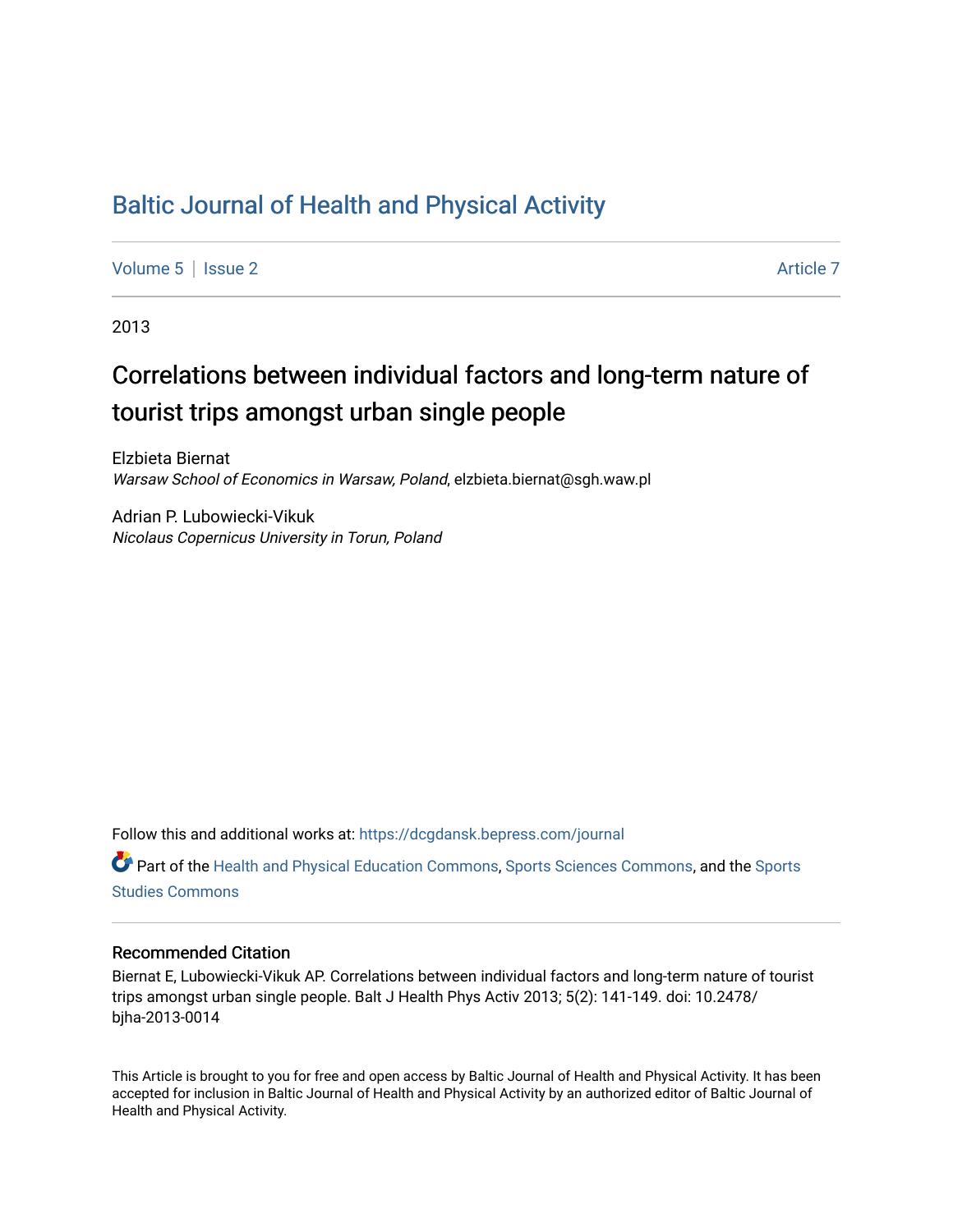

DOI: 10.2478/bjha-2013-0014

|                                                                                                                                                                                                                | <b>Correlations between individual factors</b><br>and long-term nature of tourist trips<br>amongst urban single people                                                                                                                                                                                                                                                                                                                                                                                                                                                                                                                                                                                                        |  |  |  |  |  |  |
|----------------------------------------------------------------------------------------------------------------------------------------------------------------------------------------------------------------|-------------------------------------------------------------------------------------------------------------------------------------------------------------------------------------------------------------------------------------------------------------------------------------------------------------------------------------------------------------------------------------------------------------------------------------------------------------------------------------------------------------------------------------------------------------------------------------------------------------------------------------------------------------------------------------------------------------------------------|--|--|--|--|--|--|
| <b>Authors' Contribution:</b><br>A - Study Design<br>B - Data Collection<br>C - Statistical Analysis<br>D - Data Interpretation<br>E - Manuscript Preparation<br>F - Literature Search<br>G - Funds Collection | Elzbieta Biernat <sup>1 (ABCDEFG)</sup> , Adrian P. Lubowiecki-Vikuk <sup>2 (ABDEFG)</sup><br>Warsaw School of Economics in Warsaw, Poland<br>2<br>Nicolaus Copernicus University in Torun, Poland                                                                                                                                                                                                                                                                                                                                                                                                                                                                                                                            |  |  |  |  |  |  |
|                                                                                                                                                                                                                | Key words: single person, tourism activity, long-term trips, socio-demographic factors                                                                                                                                                                                                                                                                                                                                                                                                                                                                                                                                                                                                                                        |  |  |  |  |  |  |
|                                                                                                                                                                                                                | <b>Abstract</b>                                                                                                                                                                                                                                                                                                                                                                                                                                                                                                                                                                                                                                                                                                               |  |  |  |  |  |  |
| <b>Background:</b>                                                                                                                                                                                             | The analysis of socio-demographic factors that determine the duration of tourist trips<br>among urban single people.                                                                                                                                                                                                                                                                                                                                                                                                                                                                                                                                                                                                          |  |  |  |  |  |  |
| <b>Material/Methods:</b>                                                                                                                                                                                       | The research included 598 randomly selected single people from Warsaw and                                                                                                                                                                                                                                                                                                                                                                                                                                                                                                                                                                                                                                                     |  |  |  |  |  |  |
| <b>Results:</b>                                                                                                                                                                                                | Poznan. The study was conducted using the survey method. The relation between<br>trips for $\geq 10$ days and the variables characterizing the demographic structure of the<br>respondents were assessed using log-linear analysis. The significance of the impact<br>of the factors examined in the analysis was determined by chi-squared test.<br>Single people from Poznan with secondary and higher education are, respectively,<br>more than 4-fold and 7-fold likely to go on longer trips ( $\geq$ 10 days) than shorter ones<br>(< 10 days). Highly educated single people from Warsaw (compared to those with sec-<br>ondary education) are 1.25 times more likely to travel for $\geq$ 10 days than for < 10 days. |  |  |  |  |  |  |
| <b>Conclusions:</b>                                                                                                                                                                                            | The likelihood for long trips also increases several times among people who have in-<br>come > PLN 2,000 (3 times in Poznan, 7 times in Warsaw) and those declaring income<br>< PLN 1,500 (1.6 times in Poznan, 1.5 times in Warsaw). In the case of respondents<br>from Warsaw, being a man doubles the likelihood of traveling for $\geq 10$ days.<br>Participation of urban single people in long-term trips is a reflection of contemporary<br>trends in the market of tourist services. However, it is necessary to conduct a com-<br>prehensive analysis of leisure time behavior of single people. It is crucial in the quest<br>to satisfy the tourist desires of today's consumers of leisure services.              |  |  |  |  |  |  |
| Word count: 3638                                                                                                                                                                                               |                                                                                                                                                                                                                                                                                                                                                                                                                                                                                                                                                                                                                                                                                                                               |  |  |  |  |  |  |
| Tables: 3<br>Figures: 0<br>References: 28                                                                                                                                                                      | Received: September 2012<br>Accepted: March 2013<br>Published: June 2013                                                                                                                                                                                                                                                                                                                                                                                                                                                                                                                                                                                                                                                      |  |  |  |  |  |  |
| <b>Corresponding author:</b><br>Elżbieta Biernat, PhD<br>Al. Niepodległości 162, 02-554 Warszawa, CWFiS<br>Phone: +48 22 6653839                                                                               | Warsaw School of Eonomics, The Centre for Physical Education and Sport                                                                                                                                                                                                                                                                                                                                                                                                                                                                                                                                                                                                                                                        |  |  |  |  |  |  |

E-mail: elzbieta.biernat@sgh.waw.pl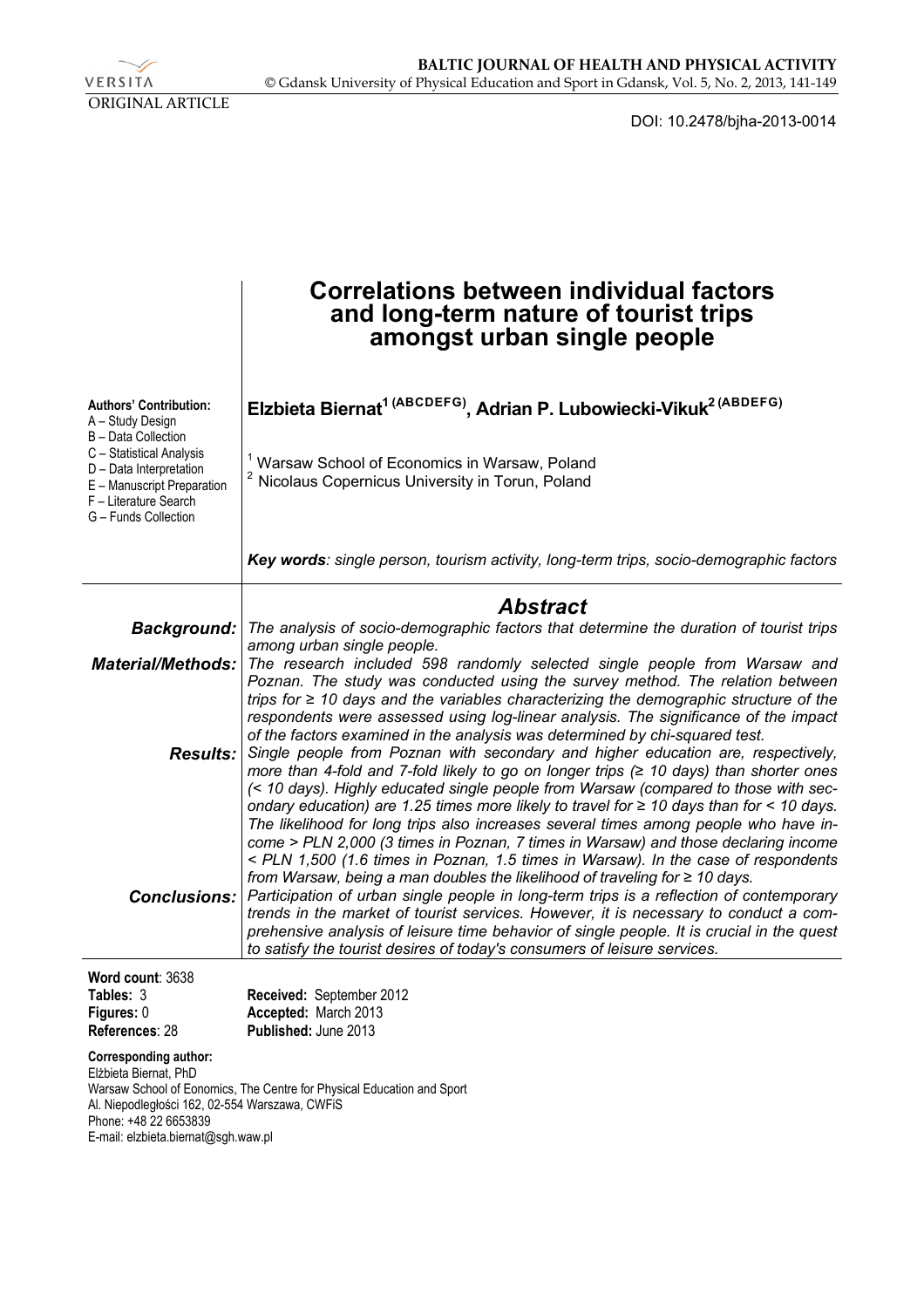## **Introduction**

The issue of leisure time management is of great importance to the open scientific debate on the impact of megatrends in modern civilization on the various spheres of human life [1]. Recently, special attention has been paid to the involvement of people in active forms of leisure time activities, such as physical recreation and active tourism. With regard to health-oriented recommendations and the attractiveness of these forms for a new type of society, which is called an information society, post-modern society or knowledge society [2], it is necessary to expand our knowledge and determinants of the level of participation in these forms [3], especially with consideration for the determinants of personal nature [4].

Global megatrends, which include a significant increase in the number of aging people (including single women), single people (resulting in a growing number of one-person households) and consumer lifestyles, certainly determine the level, quality and style of people's lives, including their leisure time behavior [4, 5]. This also requires undertaking innovative action (research, plans, strategies, programs) aimed at fulfilling the needs of emerging social environments.

The latest results of the 2011 National Census of Population and Housing show that such environments consist of a growing group of singles: single people who have never been married, or are no longer married or in any other relationship (e.g. heterosexual or homosexual relationship, consensual union) due to their partner's death, dissolution of marriage, or divorce [6]. According to the Central Statistical Office, more than 45% of people in cities run their own one-person households [7].

In supporting the scientific thinking that stresses the role of global megatrends in shaping the level, style and quality of life (with an increasing emphasis on active rest as well), the authors of this study have analyzed determinants of tourist activity amongst urban single people in the context of the duration of their trips. The inspiration came from a visible tendency to prolong time off from work [8].

In Poland, the average duration of long journeys in 2006-2009 (summer holidays and vacation) was 9-10 days; in 2010 it was much higher, nearly 11 days [9]. Depending on seniority in the workplace, in 2011 the average Pole was entitled to approximately 20-26 days of vacation time [10]. However, beginning on 1 January 2004 it became possible to alter vacation time entitlement and the number of allocated days off depending on daily working time [11]. Until that date, daily working time had equaled 8 hours, so the vacation time entitlement of an employee had been the same. Currently, daily working time can be more or less than 8 hours, which allows the conversion of vacation time and, at the same time, free but rational time management. It has been noted that workers shorten their summer holiday and vacation trips by a few days and take time off on days close to public holidays, Saturdays, or Sundays (statutory holidays). This creates an opportunity for additional time off (up to nine days). The phenomenon of "extending" weekends has been observed in Poland with increased frequency. In 2011, there were eight weekends of this kind; in 2012, seven. The website of Holidays Calendar<sup>1</sup> states: "in 2011, we have 8 long weekends, 4 of which need only one additional day off to be taken. If you plan your vacation carefully in order to fit into these dates, you will get a total of 28 days off." Furthermore, "In 2012, we have 7 long weekends, 5 of which need only one additional day off to be taken. If you plan your vacation carefully in order to fit into these dates, you will get a total of 27 days off."

It seems that having shorter but more frequent tourist trips is slowly becoming an integral part of today's lifestyles of Poles, as well as Europeans in general [12]. This is a tendency that corresponds with changing economic and financial conditions.

Taking this into account and distinguishing trips typical of vacation from extended weekend "trips," the authors of the present study have classified the trips as lasting <10 days and ≥10 days. These trips vary not only in the duration of stay away from home, but also the nature of undertaken activities. As opposed to holidaymakers going on long trips, a weekend tourist looks for peace, but

 $\overline{\phantom{0}}$  1  $1$  www.kalendarzswiat.pl/dlugie\_weekendy/2011; http://www.kalendarzswiat.pl/dlugie\_weekendy/2012 Accessed on 15.08.2012.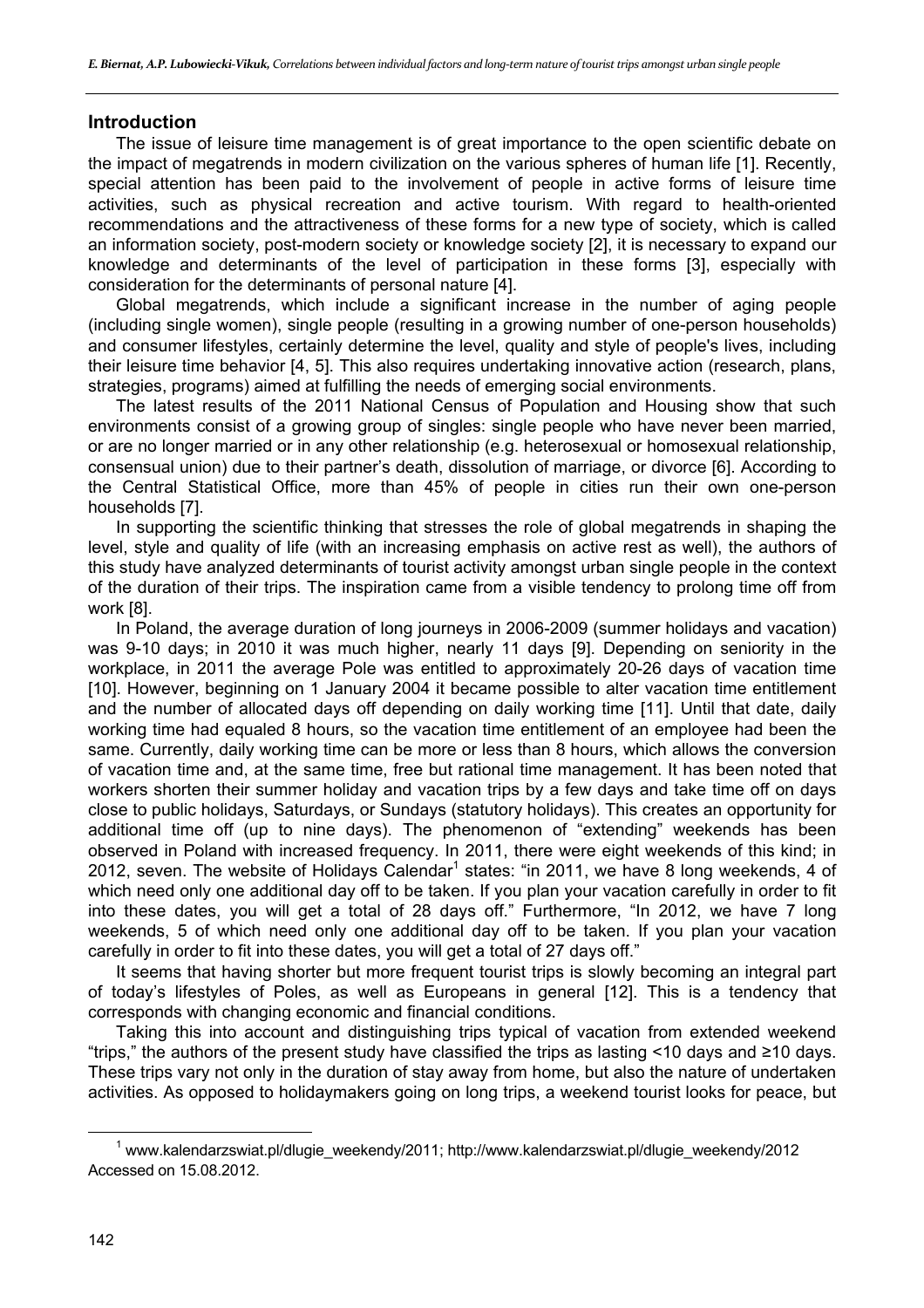cannot escape the weekly rush, so therefore undertakes diverse and changing forms of activities; additionally, active ways of spending leisure time are preferred. Spending free days actively (physical recreation and active tourism) is a clear sociocultural tendency resulting from increasing public awareness of the importance of a healthy and active lifestyle, as well as a desire to experience new sensations and improve one's qualifications and skills (while not giving up on broadly understood entertainment).

In analyzing correlations between individual factors and the duration of tourist trips (for <10 days and ≥10 days) in the case of single people from large Polish cities – Poznan and Warsaw – the authors hope that the presented research results will contribute to providing this growing group of single consumers with relevant offers and programs that meet their individual travel desires. The authors also believe that the study will help to improve knowledge of this issue.

## **Material and methods**

The study involved 598 randomly selected single men and women from Warsaw and Poznan. The sample consisted of representatives of six social and professional groups: (1) public officials, senior officials, activists, (2) managers, professionals of various sciences, educators and others, and those from unclassified groups, (3) junior professionals in trade and services, (4) manual laborers, (5) professionals of middle positions in different specialties, and (6) university students and pupils [13].

The research was conducted following the summer tourist season (November 2007 and 2008) and the winter tourist season (March 2008 and 2009). In order to select the test group, a two-stage sampling system was applied. The first step consisted of a random selection of institutions that employed people engaged in a particular profession from among the institutions of that type in Warsaw and Poznan. The exception was the group of retail workers, in which case streets with a large number of commercial buildings were selected.

The second stage consisted of sampling a certain number of persons in each institution. In small institutions, all the employees completed the survey, while in larger institutions hiring or training more people, a 10% sample group was chosen.

In each randomly selected university/school, one group/class was drawn and all the students/pupils present that day in the language classes/lessons were included in the research.

The study was conducted using the survey method. Direct (standardized) interviews were conducted according to a specific plan by trained and supervised interviewers. The percentage of refusals to answer survey questions was small, and did not exceed the range of 3% to 5%. The questionnaire (modified after pilot studies) included questions about one's participation in tourism over the last year, the net trips (participation in at least one tourist trip during the studied period), and their duration (<10 days and ≥10 days). In this paper, we analyzed the correlations between socio-demographic factors and trips of <10 days and ≥10 days. In addition to information on participation in tourism, the interviewers collected data on the subjects' gender, age, education, profession, and income. Based on these data, the respondents were assigned to categories: gender (women, men), age (aged 18-19, 20-29, 30-39, 40-49, 50-60 years old), education (primary/vocational, secondary, higher), income (≤PLN 1,500, PLN 1,501-2,000, >PLN 2,000 net per single household per month). The number of the respondents in given categories is presented in Table 1.

The rate of tourist activity was assessed on the basis of the percentage of people going on tourist trips for <10 days and ≥10 days, compared to the whole study population.

The correlation between the rate of tourist activity and factors characterizing the sociodemographic structure of the surveyed singles (gender, age, education, social class, professional group and income) was assessed using log-linear analysis. In order to determine the optimal model for testing, the values of the chi-squared test for the main effects without interaction were calculated, and then the extended models with the higher-order interactions were analyzed. The significance of the analyzed correlations in the test model was evaluated based on partial associations and marginal associations. Partial associations indicate whether the given interaction affects the fitting of the model, when all other effects of the same order are already in the model.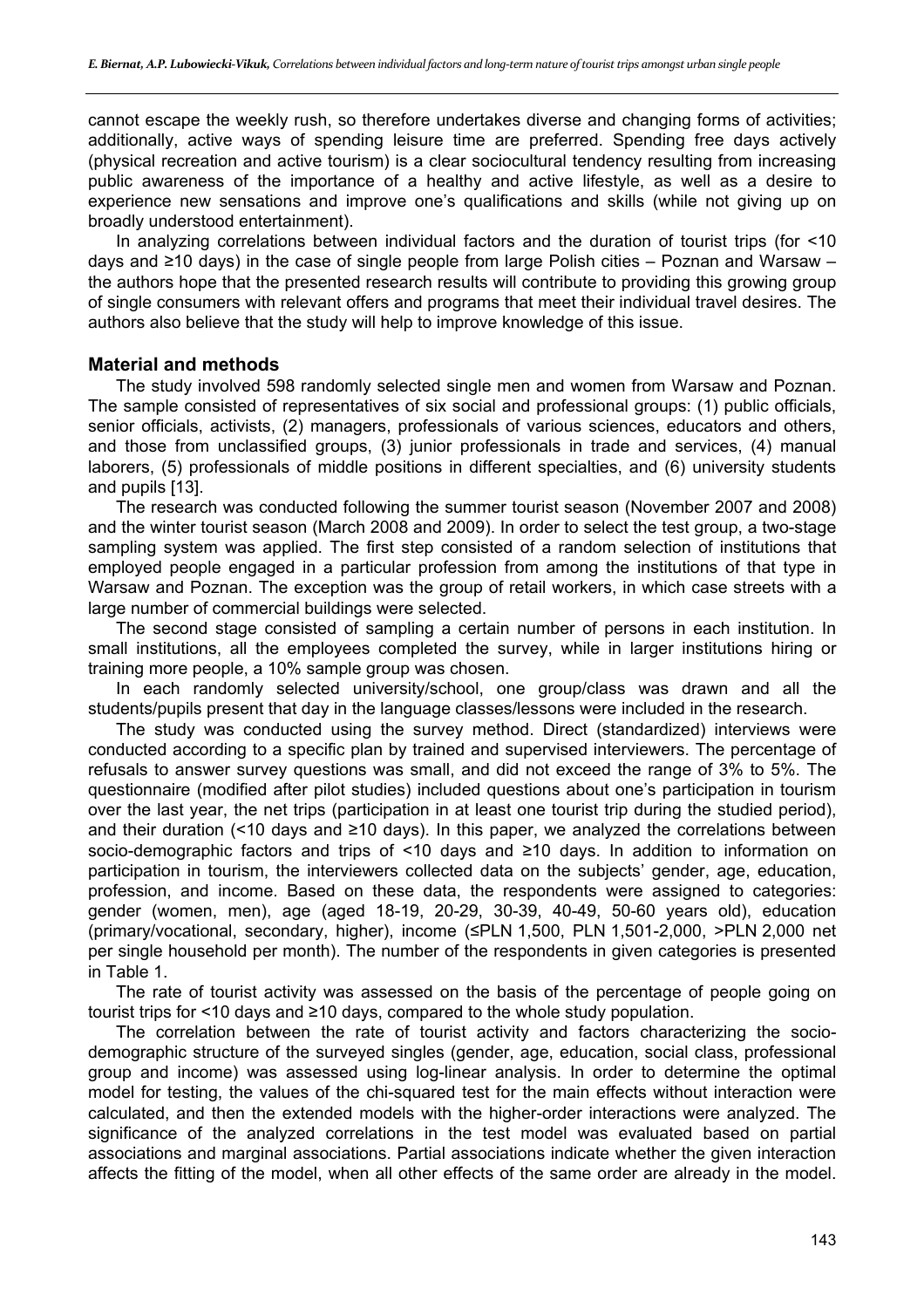Marginal associations, in turn, enable a comparison of the model without any interaction with the model, including only the given correlation. The obtained results are presented using fractions and odds ratios with 95% confidence intervals. The analyses were performed using the STATISTICA 9.0 PL statistics software package. The significance level of  $p < 0.05$  was assumed in assessing the significance of effects.

| Factors                                                                                         |     | Poznan | Warsaw |      |
|-------------------------------------------------------------------------------------------------|-----|--------|--------|------|
|                                                                                                 | n   | $\%$   | n      | $\%$ |
| Gender                                                                                          |     |        |        |      |
| Men                                                                                             | 122 | 40.8   | 122    | 40.8 |
| Women                                                                                           | 177 | 59.2   | 177    | 59.2 |
| Age                                                                                             |     |        |        |      |
| 18-19 years                                                                                     | 9   | 3.0    | 9      | 3.0  |
| 20-29 years                                                                                     | 160 | 53.5   | 160    | 53.5 |
| 30-39 years                                                                                     | 79  | 26.4   | 79     | 26.4 |
| 40-49 years                                                                                     | 25  | 8.4    | 25     | 8.4  |
| 50-60 years                                                                                     | 26  | 8.7    | 26     | 8.7  |
| Education                                                                                       |     |        |        |      |
| Primary/vocational                                                                              | 10  | 3.3    | 10     | 3.3  |
| Secondary                                                                                       | 103 | 34.4   | 103    | 34.4 |
| Higher                                                                                          | 186 | 62.2   | 186    | 62.2 |
| Professional groups                                                                             |     |        |        |      |
| Public officials, senior officials, activists                                                   | 8   | 2.7    | 51     | 17.1 |
| Managers, professionals of various sciences, education and others, and<br>unclassified subjects | 99  | 33.1   | 17     | 5.7  |
| Junior professionals in trade and services                                                      | 55  | 18.4   | 157    | 52.5 |
| Manual workers                                                                                  | 9   | 3.0    | 49     | 16.4 |
| Professionals of middle positions in different specialties                                      | 80  | 26.8   | 9      | 3.0  |
| University students and pupils                                                                  | 48  | 16.1   | 16     | 5.4  |
| Income                                                                                          |     |        |        |      |
| $\leq$ PLN 1,500                                                                                | 82  | 27.4   | 175    | 58.5 |
| PLN 1,501-2,000                                                                                 | 44  | 14.7   | 34     | 11.4 |
| > PLN 2,000                                                                                     | 165 | 55.2   | 36     | 12.0 |
| No answer                                                                                       | 8   | 2.7    | 54     | 18.1 |

Table 1. The numbers of respondents (n = 598) studied within a given category of socio-demographic factors

## **Results**

Single residents of both Poznan and Warsaw relatively more often ( $p < 0.05$ ) declared participation in tourist trips lasting ≥10 days (69.2% and 73.5%, respectively) than <10 days (28.4% and 20.1%, respectively). Residents of Poznan with higher and secondary education relatively more often (p<0.05) chose those kinds of trips (74.7% and 63.1%, respectively) rather than the shorter trips (35% and 22.6%, respectively; Table 2). In the case of residents of Warsaw, the situation was similar (Table 3). The portion of people participating in trips lasting ≥10 days was 76.4% among the highly educated, and 68.9% among secondary school graduates. In the group of single people in Warsaw, there were also significant differences in the long-term nature of their stays depending on their gender. Men declared going on longer trips (≥10 days) relatively more often ( $p \le 0.05$ ; 81.8%) than on shorter trips (14.5%). Such differences were not observed for women. Both in the groups of Poznan residents and Warsaw residents, single people with highest and lowest incomes left for  $\geq 10$  days relatively more often (p < 0.05; 91.4% and 71.3%, respectively).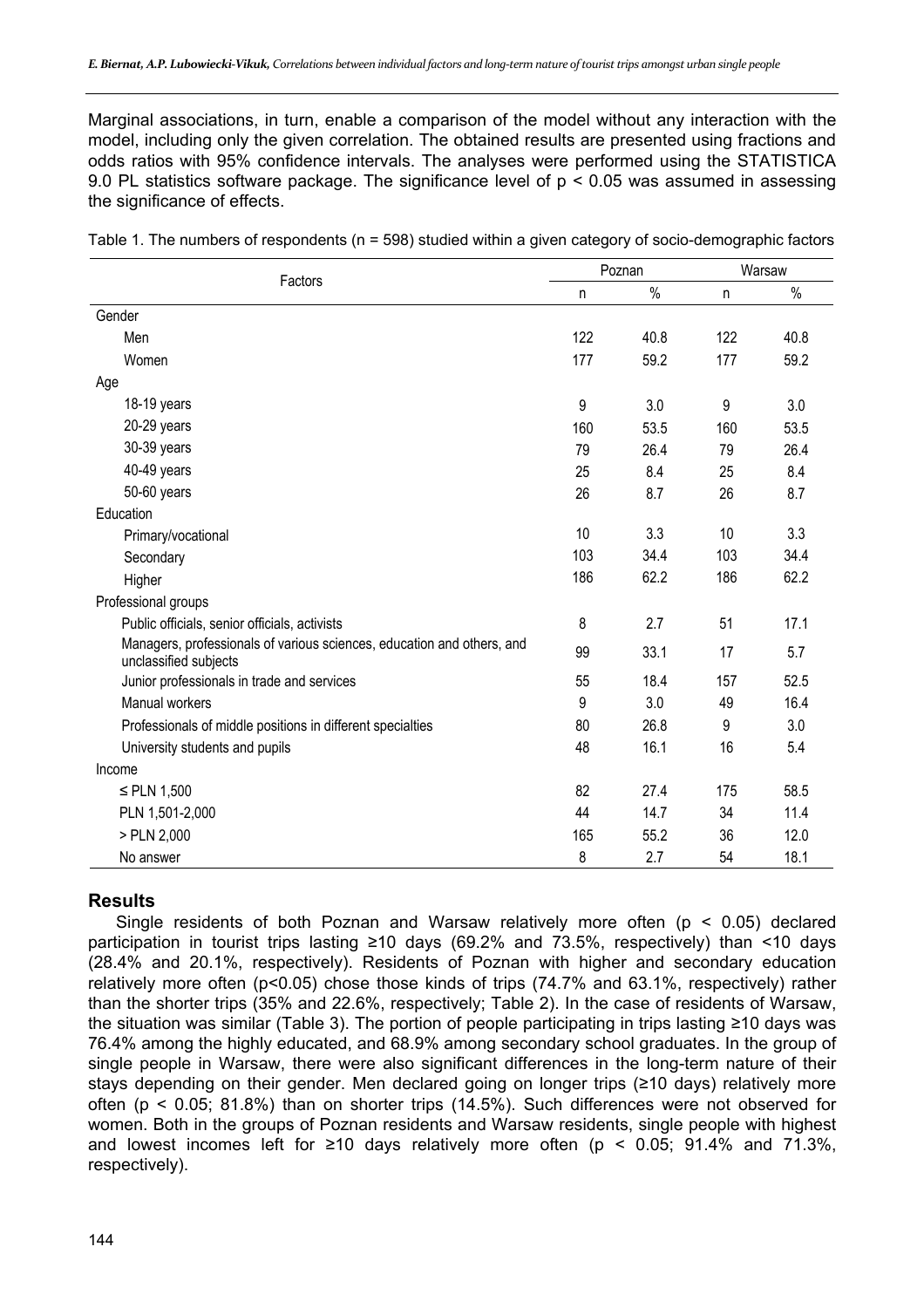Analyses of partial and marginal associations confirmed that among the studied variables describing the residents of Poznan, income was the factor that significantly determined the trips for 10 days or more (Table 2). The odds ratios, calculated for the analyzed variables, showed that in relation to people with income of PLN 1,501-2,000 (54.5%), the odds of longer trips increased almost threefold among people with income >PLN 2,000 (75.2%), and about 1.6 times among people with income ≤PLN 1,500 (64.6%). It was similar in the case of education: persons with secondary and higher education had, respectively, more than four times and seven times greater odds for such trips.

|                                                      | <b>Trips</b>   |          |     |                           |           | <b>OR</b> | 95% CI        |
|------------------------------------------------------|----------------|----------|-----|---------------------------|-----------|-----------|---------------|
| Factors                                              |                | <10 days |     | $\overline{\geq 10}$ days |           |           |               |
|                                                      | n              | $\%$     | n   | $\%$                      | р         |           |               |
| Gender                                               |                |          |     |                           | <b>NS</b> |           |               |
| Men                                                  | 39             | 32.0     | 80  | 65.6                      |           | 1.35      | $0.81 - 2.24$ |
| Women                                                | 46             | 26.0     | 127 | 71.8                      |           | 1         |               |
| Age                                                  |                |          |     |                           | <b>NS</b> |           |               |
| 20-29 years                                          | 51             | 30.2     | 114 | 67.5                      |           | 1         |               |
| 30-39 years                                          | 17             | 21.5     | 59  | 74.7                      |           | 0.64      | $0.34 - 1.21$ |
| 40-49 years                                          | 7              | 28.0     | 18  | 72.0                      |           | 0.87      | $0.34 - 2.21$ |
| 50-60 years                                          | 10             | 38.5     | 16  | 61.5                      |           | 1.40      | 0.59-3.29     |
| Education                                            |                |          |     |                           | <b>NS</b> |           |               |
| Primary/vocational                                   | $\overline{7}$ | $70.0*$  | 3   | 30.0                      |           |           |               |
| Secondary                                            | 36             | 35.0     | 65  | $63.1*$                   |           | 4.21      | 1.03-17.30    |
| Higher                                               | 42             | 22.6     | 139 | $74.7*$                   |           | 7.72      | 1.91-31.19    |
| Professional groups                                  |                |          |     |                           | <b>NS</b> |           |               |
| Public officials, senior officials, activists        | 3              | 37.5     | 5   | 62.5                      |           | 1.68      | $0.37 - 7.55$ |
| Managers, professionals of various sciences,         |                |          |     |                           |           |           |               |
| education and others, and unclassified sub-<br>jects | 25             | 25.3     | 70  | 70.7                      |           | 1         |               |
| Junior professionals in trade and services           | 20             | 36.4     | 34  | 61.8                      |           | 1.65      | $0.80 - 3.37$ |
| Manual workers                                       | $\overline{2}$ | 22.2     | 6   | 66.7                      |           | 0.93      | $0.18 - 4.93$ |
| Professionals of middle positions in different       | 22             | 27.5     | 57  | 71.3                      |           | 1.08      | $0.55 - 2.11$ |
| specialties                                          |                |          |     |                           |           |           |               |
| University students and pupils                       | 13             | 27.1     | 35  | 72.9                      |           | 1.04      | $0.48 - 2.28$ |
| Income                                               |                |          |     |                           | 0.048     |           |               |
| $\leq$ PLN 1,500                                     | 27             | 32.9     | 53  | 64.6*                     |           | 0.61      | $0.29 - 1.30$ |
| PLN 1,501-2,000                                      | 20             | 45.5     | 24  | 54.5                      |           |           |               |
| > PLN 2,000                                          | 36             | 21.8     | 124 | $75.2*$                   |           | 0.35      | $0.17 - 0.70$ |

Table 2. Determinants of tourist trips among Poznan singles (n = 299) in 2007-2009. Odds ratios (OR) and limits of 95% confidence interval (95% CI) of trips ≥10 days

*Due to possible data deficiencies for income, the number of respondents may vary between individual factors. \*Significant differences (p < .05) between the trips for < 10 days and ≥ 10 days; odds ratios (OR) were computed with reference to the subjects travelling for ≥10 days.* 

Among the residents of Warsaw, men were twice as likely to go on trips for a longer period (≥10 days; Table 3). Compared to secondary school graduates, persons with higher education were 1.25 times more likely to go on longer trips (OR = 1.25 [0.68-2.32]). Similarly to the residents of Poznan, people with the lowest (71.3%) and the highest (91.4%) income mostly went on long trips. In relation to respondents with income of PLN 1,501-2,000, those with income > PLN 2,000 had an almost seven times greater chance for longer trips; 1.5 times greater among those with income ≤ PLN 1,500.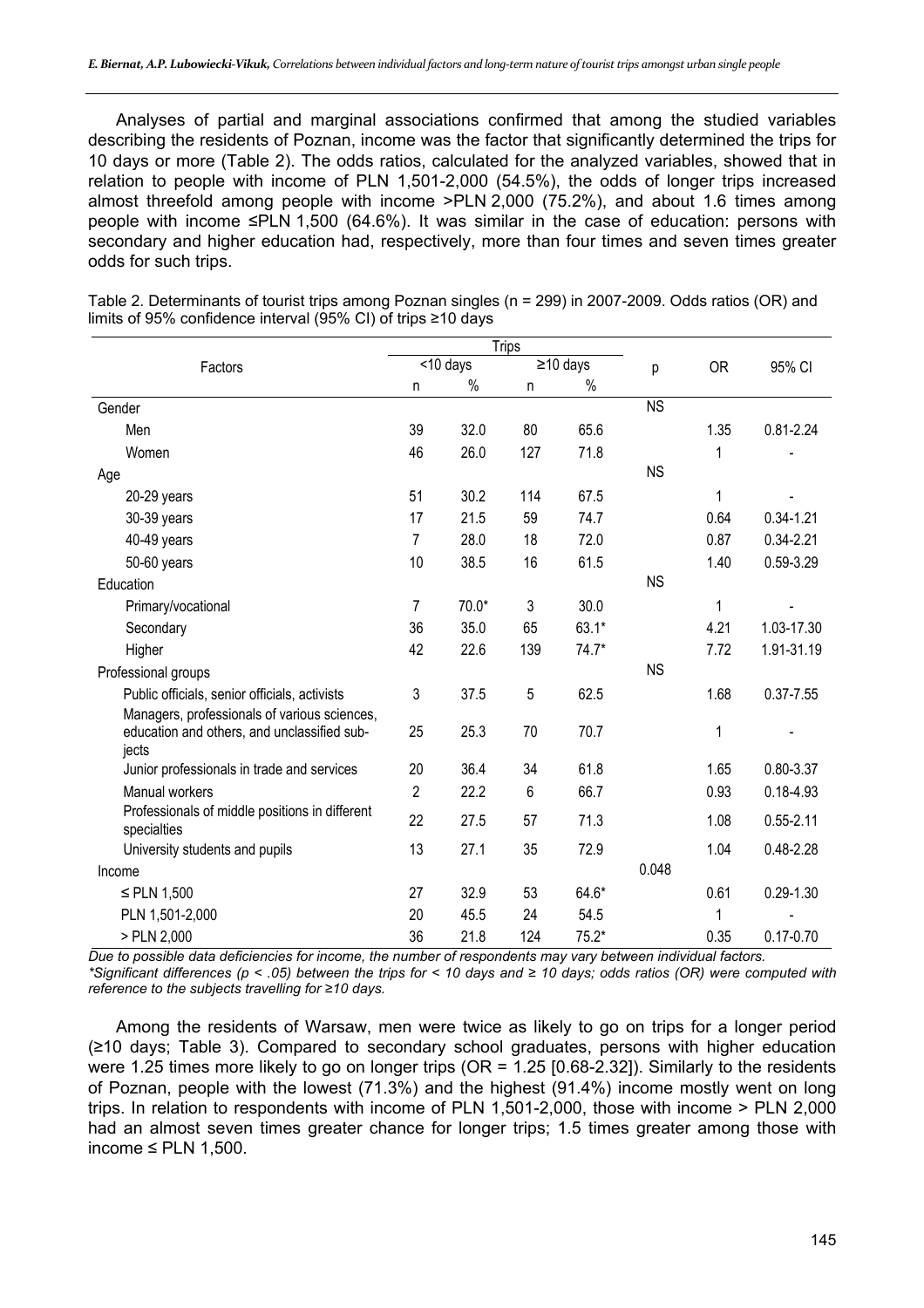Table 3. Determinants of tourist trips among Warsaw singles (n = 299) in 2007-2009, odds ratios (OR), and limits of 95% confidence interval (95% CI) of trips of ≥ 10 days

|                                                               | <b>Trips</b>   |                  |     |                |           | <b>OR</b> | 95% CI        |
|---------------------------------------------------------------|----------------|------------------|-----|----------------|-----------|-----------|---------------|
| Factors                                                       |                | $\sqrt{10}$ days |     | $\geq 10$ days |           |           |               |
|                                                               | n              | $\%$             | n   | $\%$           |           |           |               |
| Gender                                                        |                |                  |     |                | 0.033     |           |               |
| Men                                                           | 16             | 14.5             | 90  | $81.8*$        |           | 0.50      | $0.26 - 0.96$ |
| Women                                                         | 38             | 24.1             | 107 | 67.7           |           | 1         |               |
| Age                                                           |                |                  |     |                | <b>NS</b> |           |               |
| $20-29$ years                                                 | 27             | 19.0             | 106 | 74.6           |           | 1         |               |
| 30-39 years                                                   | 20             | 26.3             | 53  | 69.7           |           | 1.48      | 0.76-2.88     |
| 40-49 years                                                   | 3              | 12.5             | 20  | 83.3           |           | 0.59      | $0.16 - 2.13$ |
| 50-60 years                                                   | 4              | 15.4             | 18  | 69.2           |           | 0.87      | $0.27 - 2.79$ |
| Education                                                     |                |                  |     |                | 0.026     |           |               |
| Primary/vocational                                            |                |                  | 6   | 75.0           |           |           |               |
| Secondary                                                     | 23             | 22.3             | 71  | 68.9*          |           | 1         |               |
| Higher                                                        | 31             | 19.7             | 120 | 76.4*          |           | 1.25      | 0.68-2.32     |
| Professional groups                                           |                |                  |     |                | <b>NS</b> |           |               |
| Public officials, senior officials, activists                 | 10             | 19.6             | 39  | 76.5           |           | 0.93      | $0.41 - 2.10$ |
| Managers, professionals of various sciences,                  |                |                  |     |                |           |           |               |
| education and others, and unclassified sub-<br>jects          | $\overline{2}$ | 11.8             | 15  | 88.2           |           | 0.48      | $0.10 - 2.24$ |
| Junior professionals in trade and services                    | 26             | 20.3             | 94  | 73.4           |           | 1         |               |
| Manual workers                                                | 14             | 28.6             | 29  | 59.2           |           | 1.75      | $0.81 - 3.77$ |
| Professionals of middle positions in different<br>specialties | $\overline{2}$ | 22.2             | 6   | 66.7           |           | 1.21      | $0.23 - 6.33$ |
| University students and pupils                                |                |                  | 14  | 100.0          |           |           |               |
| Income                                                        |                |                  |     |                | <b>NS</b> |           |               |
| $\leq$ PLN 1,500                                              |                | 21.0             | 112 | $71.3*$        |           | 1.45      | 0.61-3.48     |
| PLN 1,501-2,000                                               |                | 29.0             | 21  | 67.7           |           | 1         |               |
| > PLN 2,000                                                   | $\overline{2}$ | 5.7              | 32  | $91.4*$        |           | 6.86      | 1.35-34.93    |

*Due to possible data deficiencies about income, the number of respondents may vary between individual factors. \*Significant differences (p < .05) between the trips for < 10 days and ≥ 10 days; odds ratios (OR) were computed with reference to the subjects travelling for ≥ 10 days.* 

## **Discussion**

Single people, a very interesting segment of the market today, are quite a highly heterogeneous social group. Singles – the ones "by choice," in particular – appreciate selffulfillment in their job, contacts with friends, and higher education (especially those living in the large urban areas). They lead an active social life, and they prefer and pursue active forms of leisure time activities [14]. Compared to the general European population [12], including Poles [9], they present a specific and also high level of tourist activity [15]. They participate in modern 3E tourism (excitement, entertainment, education), and their trips are cosmopolitan, especially in the case of men [12]. Researchers speculate that single people will participate in both national and foreign tourism [16].

In the case of this social group, it is hard to agree with K. Podemski's judgment that they are: "(...) not only tourists peeping at Europe through the windows of a coach, but also travelers struggling with "strangeness" of other European nations and their own identity" [17]. Research shows that the tourist behavior of single people may vary [4], because – according to Gross, Brien, and Brown [18] – their behaviors are related to their self-expression. However, it does not seem that single people are bothered with the experience of "culture shock."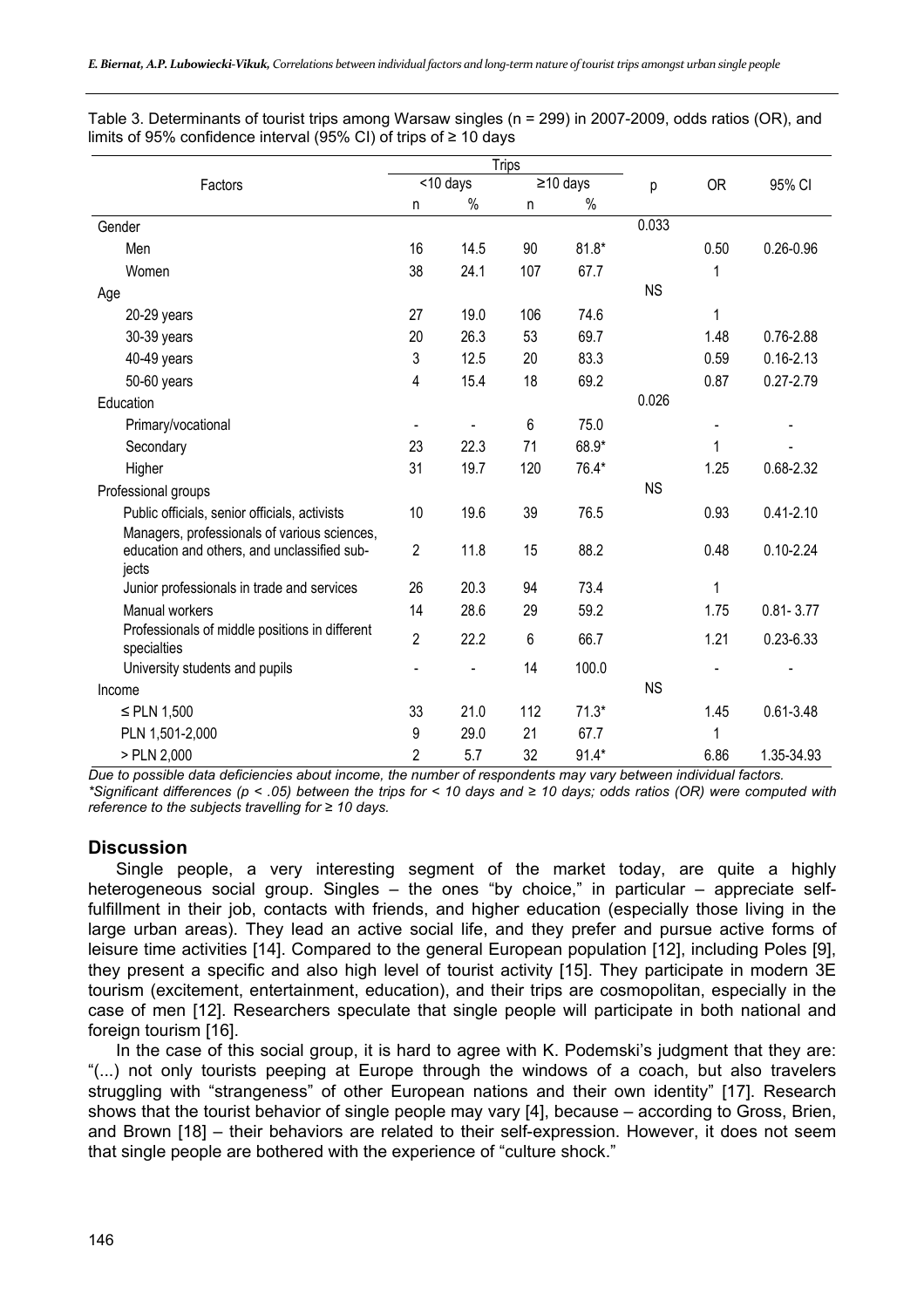The rate of tourist activity of single people is influenced by many different factors, including the socio-demographic ones [15]; presumably, it is strongly correlated with social emancipation [19]. In the studied group of urban singles, the study found a high rate of tourist activity, especially for long trips (≥10 days). Despite the emerging trends (more frequent, but shorter trips), singles from both Poznan (69.2%) and Warsaw (73.6%) relatively more often declared going on longer trips than shorter ones (for less than 10 days). This seems to be the result of running a one-person household, which, first of all, minimizes family responsibilities, and secondly, provides opportunity for self-determination of one's own needs and disposal of one's resources. The income in a oneperson household is available to only one person and need not be spent only on necessities, but also on bigger expenses, investment, and savings [6].

Obviously, it could also be frequently seen among single people that the chance for longer trips grew with increasing levels of income [20]. The present analysis showed that in the group of Poznan residents and the group of Warsaw residents, it is mostly single people with the highest income who leave for ≥10 days (75.2% and 91.4%, respectively). Compared to those with middle income (PLN 1,501-2,000), people declaring an income of > PLN 2,000 were almost 3-fold (in the case of Poznan residents), and even 7-fold (in the case of Warsaw residents) more likely to go on such trips. Due to higher earnings, the residents of Warsaw in general have more opportunities to participate in tourism. They treat tourist activity as a permanent part of their lifestyle [21]. Despite their lower income, people from the Wielkopolska Province also declared that their economic status allowed them to take part in activities in their free time (including participation in recreation at weekends and during holidays) [22].

While the correlation between high income and the long-term nature of tourist trips does not come as a surprise, it is interesting that this regularity is also present among the persons with the lowest income (≤ PLN 1,500). Among the residents of Poznan, this group was 1.6 times more likely (1.5 times among the residents of Warsaw) than the people with middle incomes to go traveling for ≥10 days. It seems to be a result of calculations, especially among the residents of Poznan, widely regarded as thrifty people, and the purchase of travel services that are consumed over a long period of time.

Travel of long duration (≥10 days) is also determined by another frequently mentioned factor [23]: the level of education. Individuals with higher and secondary education compared to less educated people were much more likely to go on longer trips. In the case of single people from Poznan, the likelihood was over 7-fold and 4-fold higher, respectively. Single people from Warsaw who received primary/vocational education did not declare going on trips for <10 days at all, while the respondents with higher education were 1.25 times more likely to go on long trips than those with secondary education. This commonly known pattern has been confirmed in this study, too. Highly educated individuals have specific cultural ambitions, including tourist aspirations [24].

The factors that significantly determined the duration of trips for urban single people, in principle, did not differ between the respondents from Poznan and Warsaw. The only exception was the correlation typical of residents of Warsaw between the duration of trips and the residents' gender. Men were twice as likely to go on trips for ≥10 days. It is also commonly known that men are more active tourists [25, 26]. According to Biernat [27] and Lubowiecki-Vikuk [6], single men also tend to consume tourism services more than single women. However, it is hard to pinpoint a specific reason for this state of affairs. It is very probable that shorter trips are chosen by single women because of their predilection for one of the forms of health tourism, i.e. spa and wellness [28]. Nevertheless, a comprehensive analysis of leisure time behaviors of single people is necessary to answer this question.

In summary, the participation of urban singles in long-term travel is a reflection of today's trends in the market of tourist services. However, the present research showed that people included in a social category depending on gender, education and income also take part in weekend tourism, though to a smaller extent. This is crucial in the quest to satisfy the tourist desires of contemporary consumers of leisure services.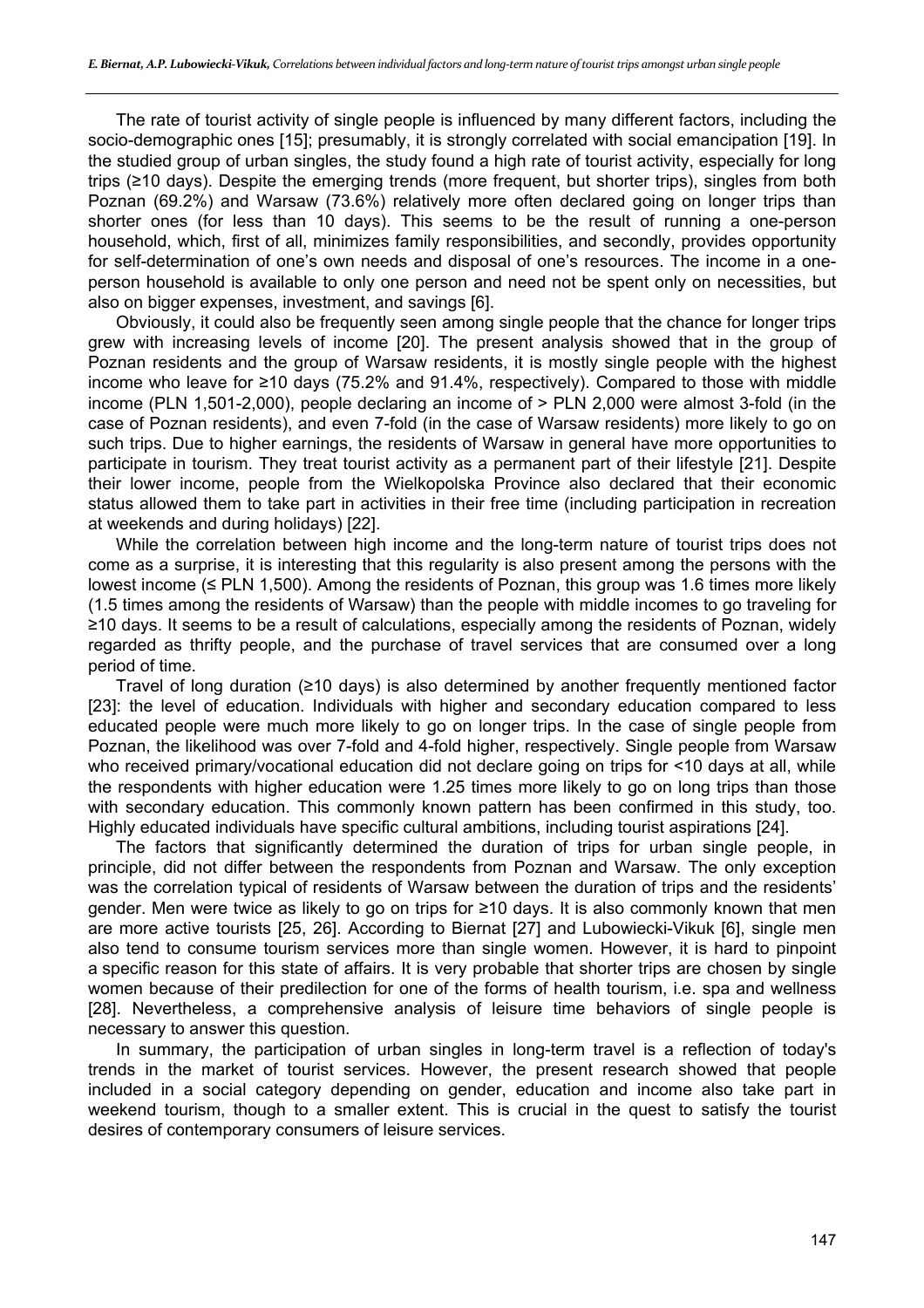#### **Conclusions**

One of the characteristics of urban single people is their heterogeneity. Building a model of tourist behavior of this market segment based only on socio-demographic factors is neither complete nor fully justified. Broader knowledge related to these issues will contribute to a better understanding and meeting the travel needs of singles.

It is recommended that empirical studies be extended to smaller territorial units, especially rural areas. The research requires not only a proper sampling of single people (which is an extremely difficult task), but above all, an interdisciplinary scientific approach. On the basis of physical culture sciences, a researcher is not fully equipped to perform a comprehensive analysis of the leisure time behavior of single people. Therefore, cooperation with academics of social sciences, especially psychology, sociology, economics and education, is advisable.

#### *Acknowledgments*

*Data on single people from Poznan were taken from A.P. Lubowiecki-Vikuk's doctoral dissertation, entitled "Determinants of recreational and tourism activity among single men and women from the Wielkopolska Province", written under the supervision of Stefan S. Bosiacki (University School of Physical Education in Poznan). This work was supported by Jozef Pilsudski University of Physical Education in Warsaw and Ministry of Science and Higher Education in Poland (grant DS – 86; project leader Full Professor A.K. Gajewski), and Rector of Warsaw School of Economics funds.* 

## **References**

- 1. Slaby T. Reakcje polskiego konsumenta na kryzys gospodarczy [Reactions of Polish consumer to economic crisis]. Warsaw: SGH; 2009. Polish.
- 2. Nowak J. Społeczenstwo informacyjne geneza i definicje [Information society genesis and definitions]. In: Blizniuk G, Nowak JS, editors. Społeczeństwo informacyjne [Information society]. Katowice: Polskie Towarzystwo Informatyczne; 2005. Available from http://www.silesia.org.pl/upload/ Nowak Jerzy Spoleczenstwo informacyjne–geneza i definicje.pdf Accessed on 11.12.2009. Polish.
- 3. Tolkach D, Pearlman M, King B. Key implementation factors in pro-poor tourism. Tourism Recreation Research. 2012;37(1):3-13.
- 4. González AM, Bello L. The construct "lifestyle" in market segmentation: The behaviour of tourist consumers. European Journal of Marketing. 2002;36(1/2):51-85.
- 5. ETC Report: Tourism Trends for Europe 2006-1009. European Travel Commission; 2006. Available from http://www.etc-corporate.org/resources/uploads/ETC\_Tourism\_Trends\_for\_Europe\_09-2006\_ENG.pdf Accessed on 25.07.2012.
- 6. Lubowiecki-Vikuk AP. Determinanty aktywnosci rekreacyjno-turystycznej osob samotnych z Wielkopolski [Determinants of recreational and tourism activity among single men and women from the Wielkopolska Province]. Poznan: AWF; 2011. Polish.
- 7. Narodowy spis powszechny ludnosci i mieszkan 2011. Raport wynikow [National population and houses census. Report of results]. Warsaw: GUS [Central Statistical Office]. Available online at http://www.stat.gov.pl/gus/5840\_13164\_PLK\_HTML.htm Accessed on 15.08.2012. Polish.
- 8. Slownik ekonomiczny PWN [Economics dictionary of Polish Scientific Publishing House]. Warsaw: PWN. Online. Available at http://biznes.pwn.pl/haslo/3889293/czas-wolny.html Accessed on 15.08.2012. Polish.
- 9. Laciak J. Uczestnictwo Polakow w wyjazdach turystycznych w 2010 roku [Participation of Poles in tourist trips in 2010]. Warsaw: IT; 2011. Polish.
- 10. Wymiar urlopu [The Amount of the vacation time]. Serwis prawo-pracy.pl [Labour Law Online Service]. Available at: http://www.prawopracy.fr.pl/14.php Accessed on 15.08.2012. Polish.
- 11. Rozporządzenie Ministra Pracy i Polityki Socjalnej z 8 stycznia 1997 w sprawie udzielania urlopów wypoczynkowych (z pozn. zm.) [Regulation of Polish Minister of Labour and Social Policy 8 January 1997, with further changes, on giving vacation time to employees]. Available from https://www.prawopracyinfo.pl/4fa0f22209f92/ Accessed on 15.08.2012. Polish.
- 12. Rosa G. Czynniki ksztaltujące zachowania nabywcow uslug turystycznych na przykladzie badan rynku europejskiego [The factors shaping the behavior of travel services buyers based on the European market research]. Zeszyty Naukowe Uniwersytetu Szczecinskiego: Ekonomiczne Problemy Usług. 2012; 699(84):123-135. Polish.
- 13. Rozporządzenie Ministra Pracy i Polityki Społecznej z dnia 27 kwietnia 2010 r., w sprawie klasyfikacji zawodów i specjalności na potrzeby rynku pracy oraz zakresu jej stosowania (Dz.U. z 2010 r. nr 82 poz. 537) [Regulation of the Ministry of Labour and Social Policy of 27th April 2010, on the classification of